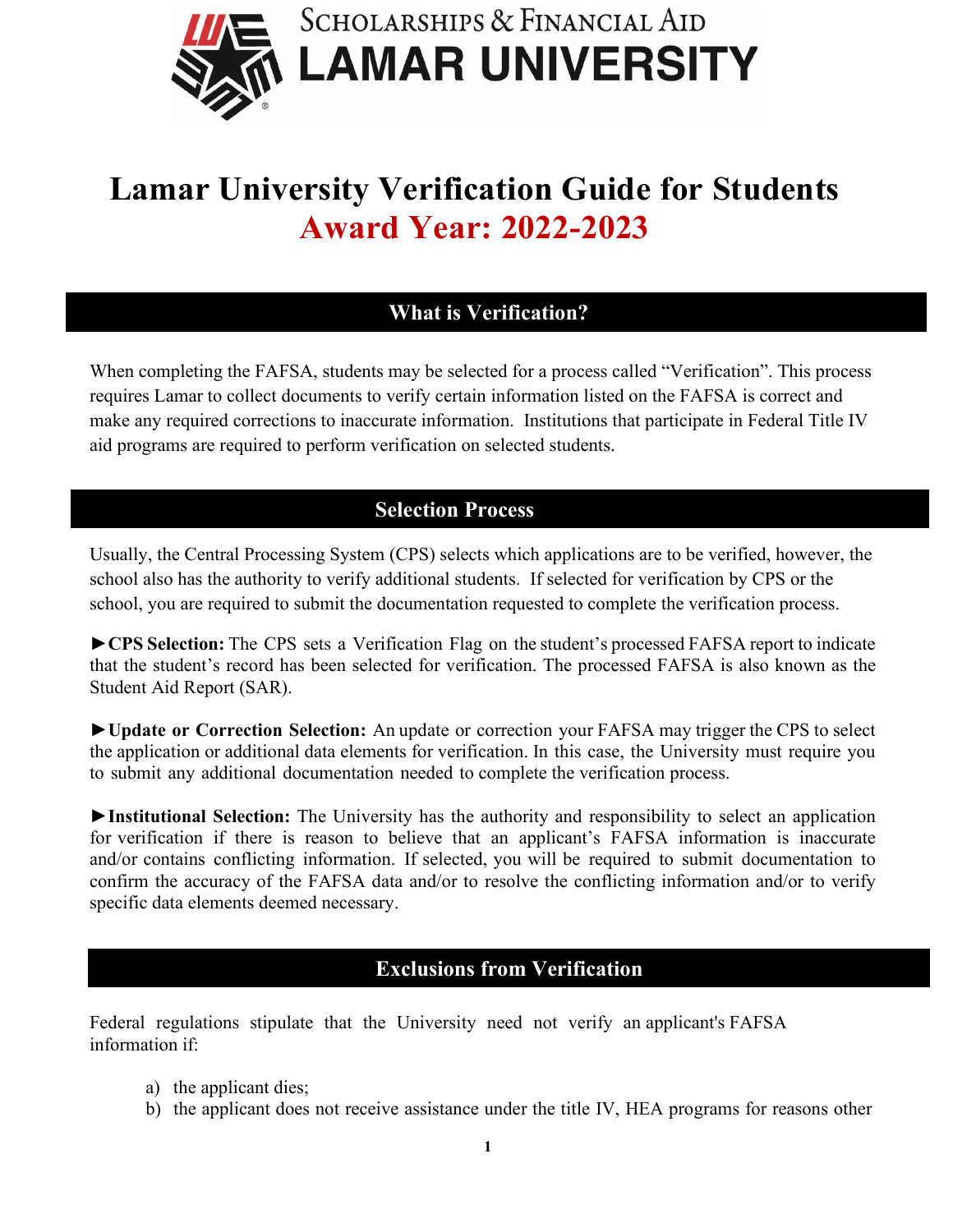

than failure to verify FAFSA information;

c) the applicant is eligible to receive only unsubsidized student financial assistance (the student institution is still required to verify the identity/statement of educational purpose); or

- d) the applicant who transfers to the institution, had previously completed verification at the institution from which he or she transferred, and applies for assistance based on the same FAFSA information used at the previous institution, if the current institution obtains a letter from the previous institution—
	- (1) stating that it has verified the applicant's information; and
	- (2) providing the transaction number of the applicable valid ISIR.

Further, unless the University has reason to believe that the information reported by a dependent student is incorrect, it need not verify the applicant's parents' FAFSA information if:

- a) the parents are residing in a country other than the United States and cannot be contacted by normal means of communication;
- b) the parents cannot be located because their contact information is unknown and cannot obtained by the applicant; or
- c) both of the applicant's parents are mentally incapacitated.
- d) both parents or the custodial parent has died

Lastly, unless the institution has reason to believe that the information reported by an independent student is incorrect, it need not verify the applicant's spouse's information if:

- a) the spouse is deceased;
- b) the spouse is mentally incapacitated;
- c) the spouse is residing in a country other than the United States and cannot be contacted by normal means of communication; or
- d) the spouse cannot be located because his or her contact information is unknown and cannot be obtained by the applicant.

**►Lamar University policy regarding federal exclusions:** Verification requirements may be waived for the federal exclusions listed above provided the University receives supporting documentation pertaining to the applicable exclusion by our published verification deadlines.

# **Notification**

If your FAFSA is selected for verification by the Central Processing System (CPS), you will be notified of your status as follows:

- a) CPS will notify you on the Student Aid Report (SAR). Next to the EFC will be an asterisk referring to a comment in the student section of the SAR that tells you that you will be asked by the University to provide documentation for verification; and
- b) Lamar will send an email to you, notifying you that you have outstanding requirements that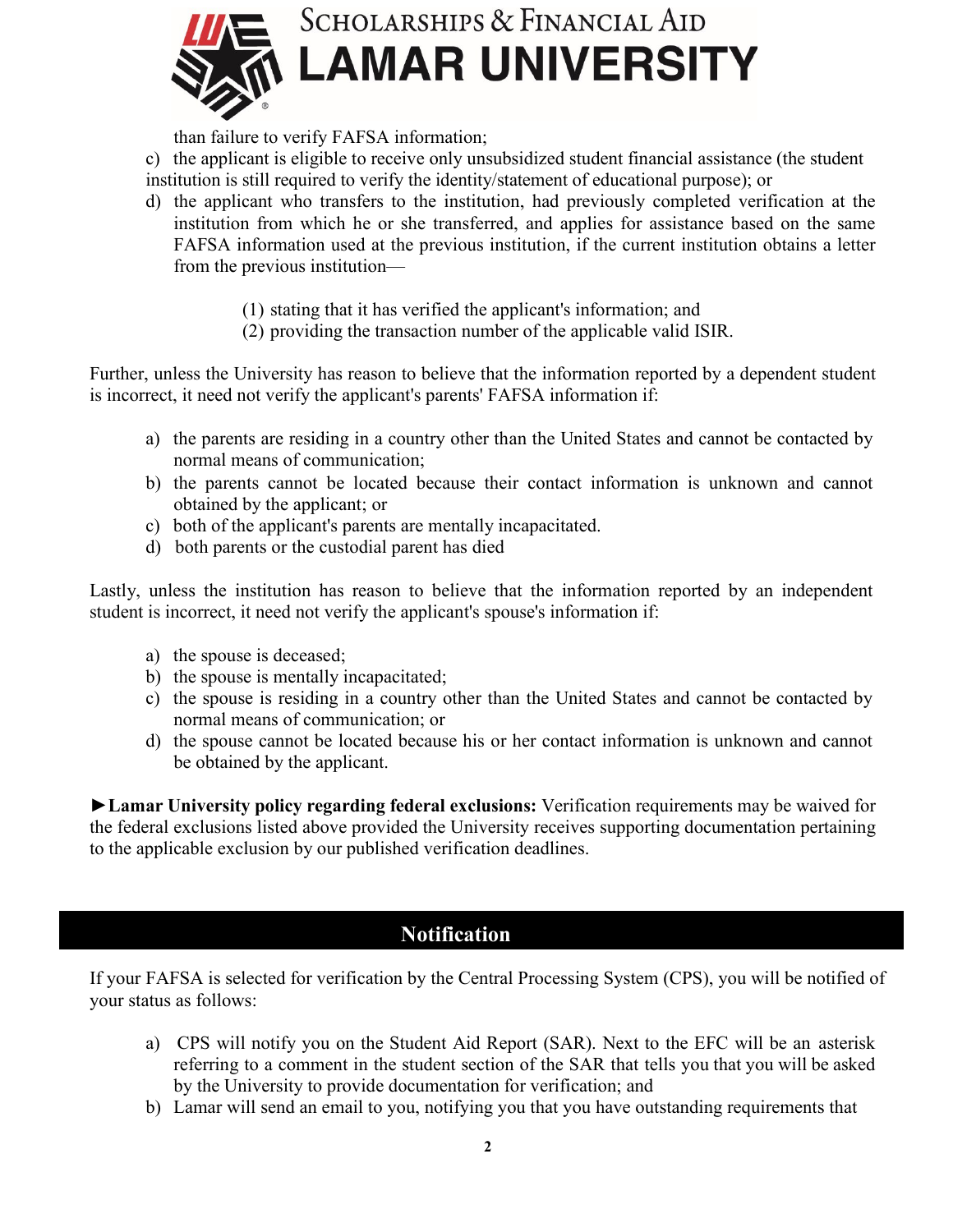

need to be submitted to complete your financial aid file.

c) Your requirements will be outlined in your Self-Service Banner Account with detailed instructions, informing you of your verification status.

All emails sent from Lamar are sent to your LU student email account. University email notifications sent to a student whose FAFSA information is selected for verification will include:

- a) a link to the Self-Service Banner login screen: [https://ssbprod.lamar.edu:9000/btdb/twbkwbis.P\\_WWWLogin.](https://ssbprod.lamar.edu:9000/btdb/twbkwbis.P_WWWLogin) This site allows you to view all documentation needed to satisfy the verification requirements; and
- b) responsibilities with respect to completing all requirements for financial aid, including the consequences of failing to complete any required action or delaying the completion of any requirements.

# **Deadlines to Complete Verification**

If selected for verification for the 2022-2023 award year, documents must be received by the institution no later than 120 days after your last date of enrollment for the 2022-2023 award year or September 16, 2023, whichever is earlier.

To allow time for accurate processing, we encourage you to complete the verification process as soon as possible but no later than two weeks before your last date of enrollment for the 2022-2023 award year. Completing verification after you are no longer enrolled may disqualify you from receiving certain types of financial assistance.

Please Note: The school must have a valid ISIR on file for you prior to your last date of enrollment to qualify for any financial aid.

# **Consequences for Failure to Submit Documentation**

If the University requests documents or information, you must provide the requested items to complete the verification process or resolve conflicting information by the deadline. Consequences for failure to submit documentation includes:

- Aid that was previously disbursed for the award year may be canceled
- Aid that has been offered will not disburse and may be canceled
- You may not be able to receive all the aid you would have received had you completed verification prior to the deadline.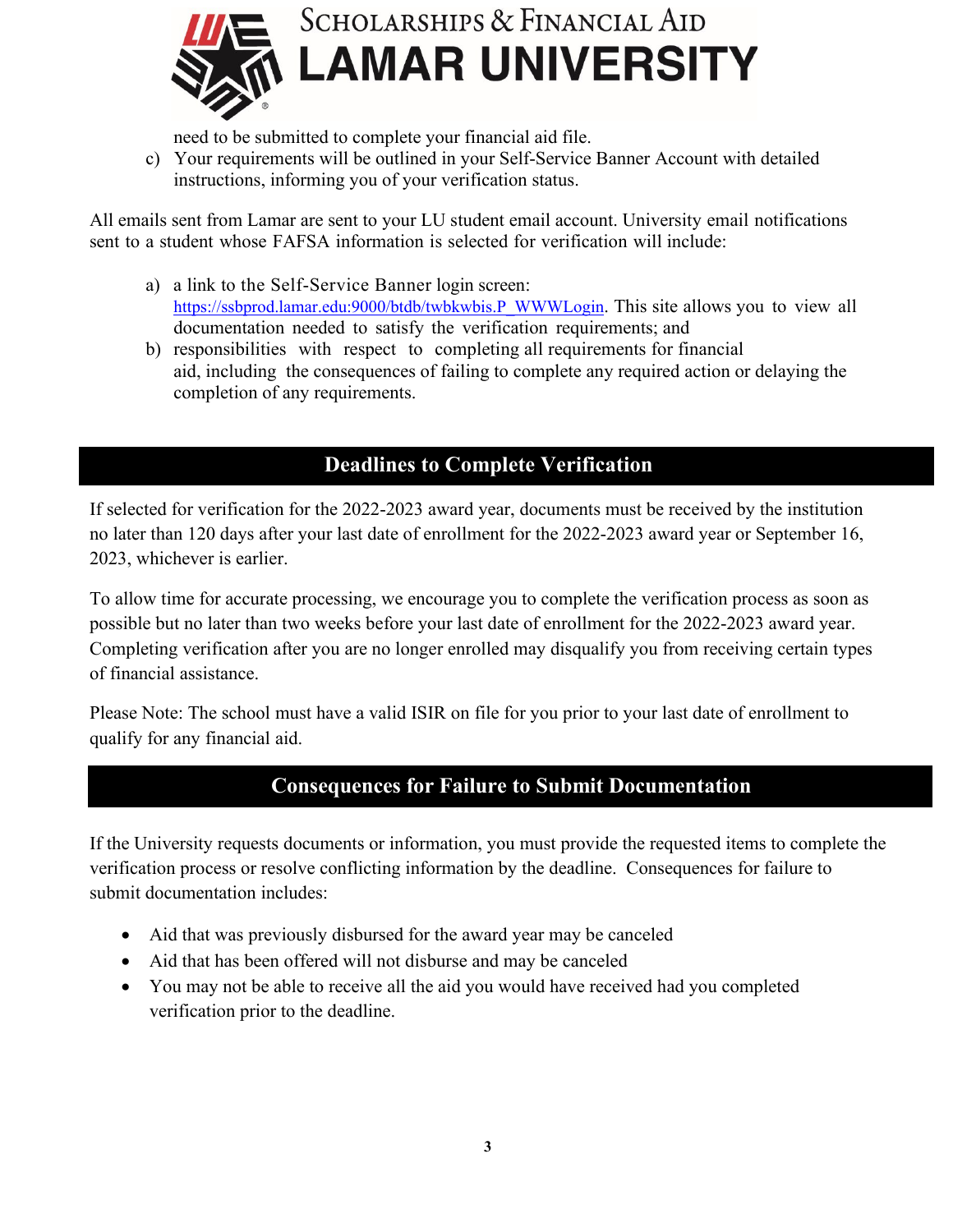

# **Information to be Verified and Acceptable Documentation**

For each award year, the Secretary of Education publishes in the **Federal [Register](https://www.govinfo.gov/content/pkg/FR-2021-09-01/pdf/2021-18864.pdf?utm_source=federalregister.gov&utm_medium=email&utm_campaign=subscription+mailing+list)** a notice announcing the FAFSA information that an institution and an applicant are required to verify, and specifies what documentation is acceptable for verifying this information.

The individual verification items that you must verify are based on the Verification Tracking Group to which you are assigned, as listed in the chart below. The documentation required for verification varies according to the specific FAFSA information being verified. The University has created verification worksheets to verify certain information. If selected for verification, you will need to submit acceptable documentation, as listed in the chart below, to the University to complete the verification process. If you are unable to submit the documentation requested, contact the Financial Aid Office to discuss possible alternative acceptable documentation.

**NOTE:** Federal regulations stipulate that an institution may require an applicant to verify any FAFSA information that it specifies. Therefore, as necessary, the University may require a student to verify FAFSA information other than what is listed in the chart below.

| <b>Verification</b><br><b>Tracking</b> | <b>Verification</b><br><b>Tracking</b>                 | <b>FAFSA Information Required</b><br>to be Verified                                                                                                                                                                                                                                                                                                                         | <b>Acceptable Documentation</b>                                                                                                                                                                                                                                                                                                                                                                                                                                              |
|----------------------------------------|--------------------------------------------------------|-----------------------------------------------------------------------------------------------------------------------------------------------------------------------------------------------------------------------------------------------------------------------------------------------------------------------------------------------------------------------------|------------------------------------------------------------------------------------------------------------------------------------------------------------------------------------------------------------------------------------------------------------------------------------------------------------------------------------------------------------------------------------------------------------------------------------------------------------------------------|
| <b>Group</b><br>V <sub>1</sub>         | <b>Group Name</b><br>Standard<br>Verification<br>Group | The information required to<br>be verified differs between tax<br>filers and non-tax filers.                                                                                                                                                                                                                                                                                | <b>Tax Filers</b><br>Items a-f:<br>1. Successful transfer of the<br>2020 tax account information                                                                                                                                                                                                                                                                                                                                                                             |
|                                        |                                                        | <b>Tax Filers</b><br>a. Adjusted Gross Income<br>b. U.S. Income Taxes Paid<br>c. Untaxed Portions of IRA<br>Distributions & Pensions<br>d. IRA Deductions & Payments<br>e. Tax Exempt Interest Income<br>f. Education Credits<br>g. Number of Household<br>Members<br>h. Number in College<br><b>Non-Tax Filers</b><br>a. Income earned from Work<br>b. Number of Household | using the IRS Data Retrieval<br>Tool with information<br>unchanged; or<br>2. The assigned Lamar<br><b>University Verification</b><br>Worksheet; and one of the<br>following:<br>$(1)$ A 2020 Tax Return<br>Transcript obtained at no cost<br>from the IRS or other relevant<br>tax authority of a U.S. territory<br>(Guam, American Samoa, the<br>U.S. Virgin Islands) or<br>commonwealth (Puerto Rico and<br>the Northern Mariana Islands),<br>or a foreign government that |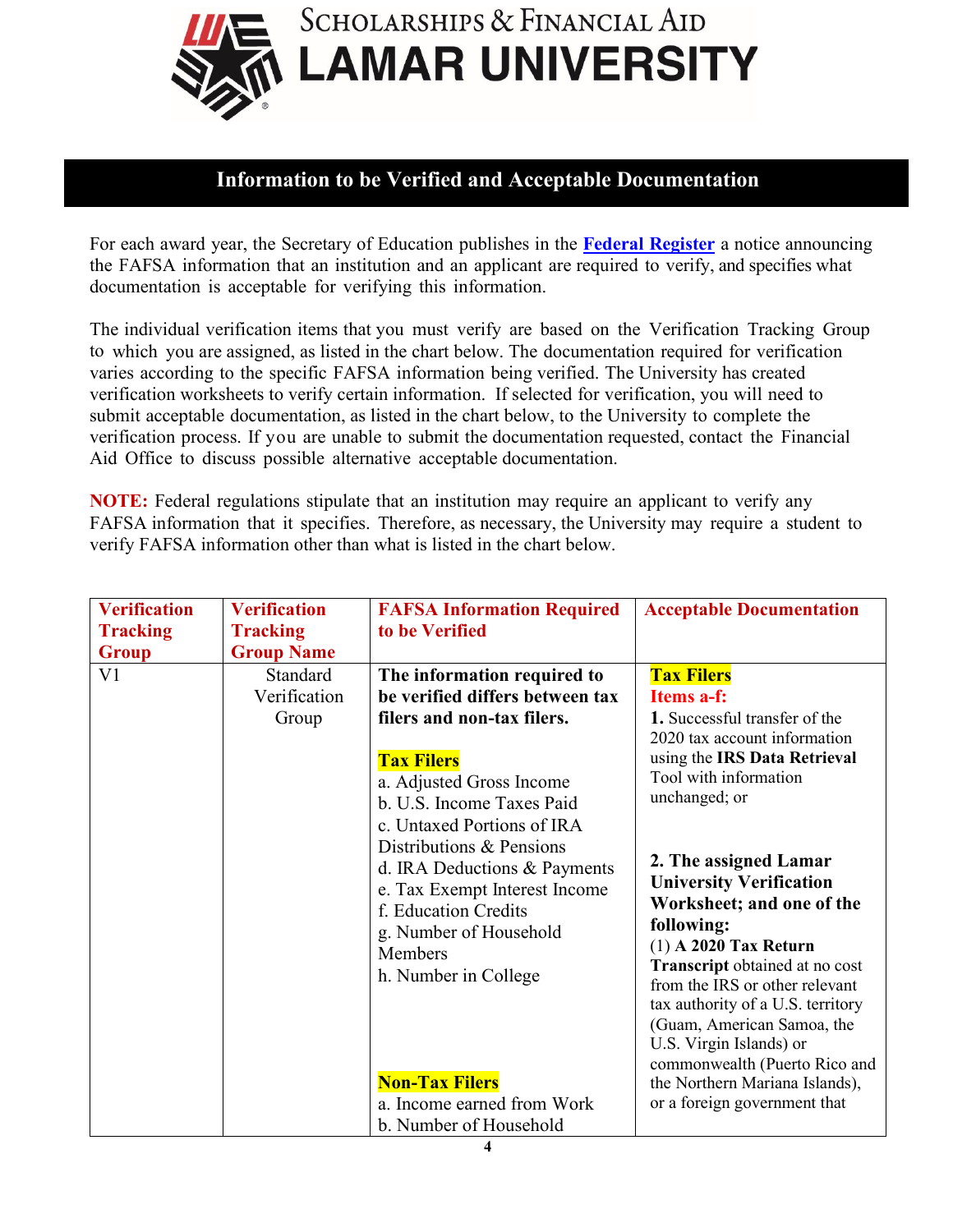

# SCHOLARSHIPS & FINANCIAL AID<br>LAMAR UNIVERSITY

|                |        | members                      | lists 2020 tax account              |
|----------------|--------|------------------------------|-------------------------------------|
|                |        | c. Number in College         | information of the tax filer; or    |
|                |        |                              | (2) A signed copy of the income     |
|                |        |                              | tax return and the applicable       |
|                |        |                              | schedules that were filed with      |
|                |        |                              | the IRS or other relevant tax       |
|                |        |                              | authority of a U.S. territory, or a |
|                |        |                              | foreign government that lists       |
|                |        |                              | 2020 tax account information of     |
|                |        |                              | the tax filer.                      |
|                |        |                              |                                     |
|                |        |                              | Items g-h                           |
|                |        |                              | The assigned Lamar                  |
|                |        |                              |                                     |
|                |        |                              | <b>University Verification</b>      |
|                |        |                              | Worksheet (Household                |
|                |        |                              | Verification Worksheet)             |
|                |        |                              | <b>Non-Tax Filers</b>               |
|                |        |                              | Item a                              |
|                |        |                              | 1. The assigned Lamar               |
|                |        |                              | <b>University Verification</b>      |
|                |        |                              | Worksheet certifying that the       |
|                |        |                              | individual has not filed and is     |
|                |        |                              |                                     |
|                |        |                              | not required to file a 2020         |
|                |        |                              | income tax return and list the      |
|                |        |                              | sources of 2020 income              |
|                |        |                              | earned from work and the            |
|                |        |                              | amount of income from each          |
|                |        |                              | source; and                         |
|                |        |                              | 2. W-2 Forms for each source        |
|                |        |                              | of 2020 employment income           |
|                |        |                              |                                     |
|                |        |                              | received; and                       |
|                |        |                              | 3. For independent students or      |
|                |        |                              | parents of a dependent              |
|                |        |                              | student, a "Verification of         |
|                |        |                              | Non-filing Letter" from the         |
|                |        |                              | IRS dated on or after October       |
|                |        |                              | 1,2021                              |
|                |        |                              |                                     |
|                |        |                              | Item b-c                            |
|                |        |                              | The assigned Lamar                  |
|                |        |                              | <b>University Verification</b>      |
|                |        |                              | Worksheet (Household                |
|                |        |                              | Verification Worksheet)             |
| V <sub>4</sub> | Custom | a. Identity and Statement of | 1. Original unexpired               |
|                |        |                              |                                     |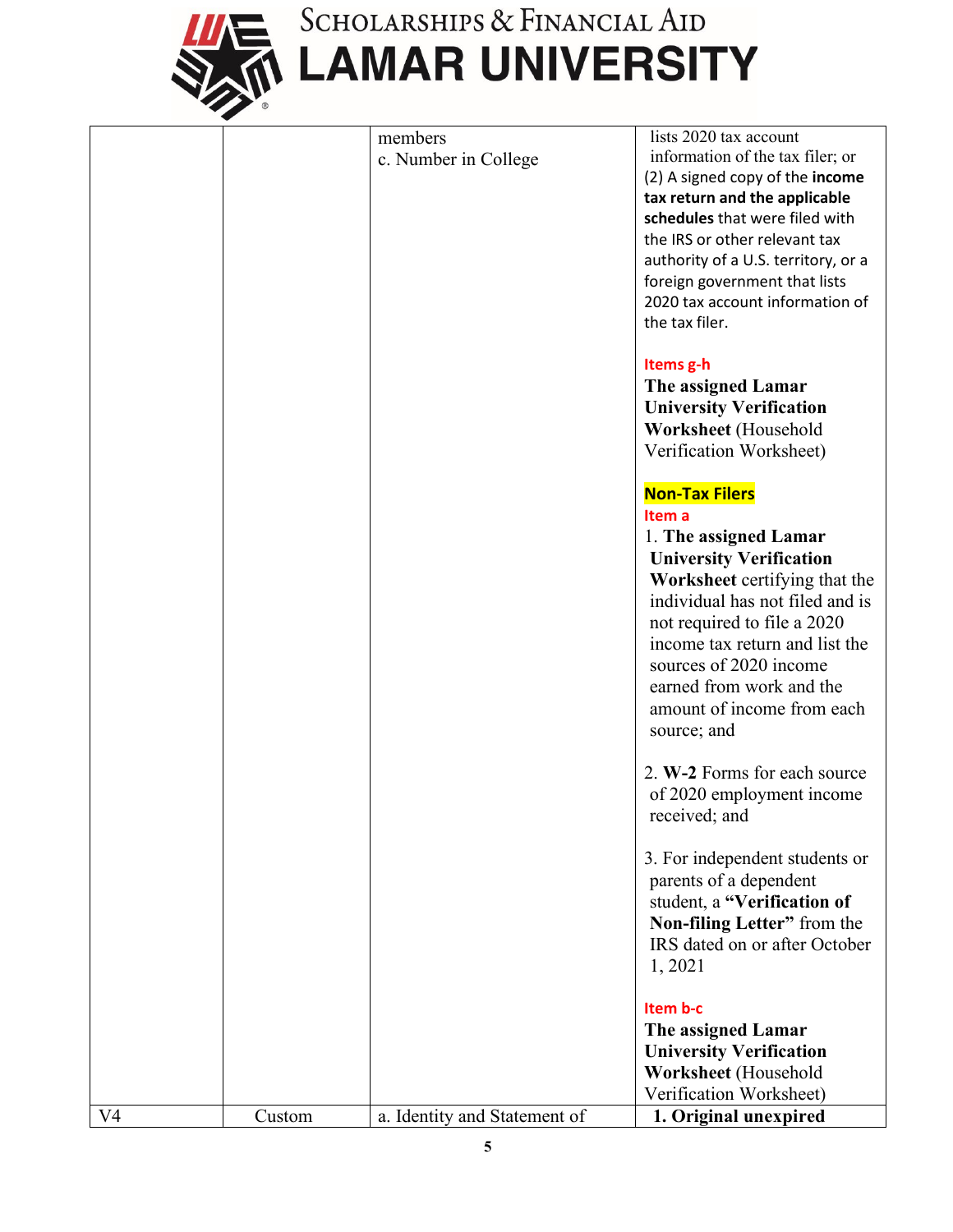| SCHOLARSHIPS & FINANCIAL AID |  |  |  |
|------------------------------|--|--|--|

|                | Verification<br>Group              | <b>Educational Purpose</b>             | government-issued photo<br>identification (ID) such as a<br>passport or a driver's license;<br>and                                                                                                                                                                     |
|----------------|------------------------------------|----------------------------------------|------------------------------------------------------------------------------------------------------------------------------------------------------------------------------------------------------------------------------------------------------------------------|
|                |                                    |                                        | 2. The Assigned Lamar<br><b>University Verification</b><br>Worksheet (Identity and<br><b>Statement of Educational</b><br>Purpose worksheet)<br>completed in person or with<br>a notary. If completed with a<br>notary, the original<br>worksheet must be mailed<br>1n. |
| V <sub>5</sub> | Aggregate<br>Verification<br>Group | All items in required for V1 and<br>V4 | All documents required for<br>V1 and V4                                                                                                                                                                                                                                |

#### **\*\*\*IRS Data Retrieval Tool (DRT):**

The IRS DRT is the fastest, easiest, and most secure method of meeting verification requirements. To verify tax data, the U.S. Department of Education and the University encourage students and parents to use the IRS DRT to import data from their tax return directly to the FAFSA, either at the initial FAFSA filing or through the FAFSA correction process. For the retrieved data to be acceptable documentation of tax data, it is necessary that neither the student nor the parents change the data after it is transferred from the IRS.

►For assistance with the IRS DRT process, click [here.](https://studentaid.gov/resources/irs-drt-text)

Under the following conditions the IRS DRT is NOT available:

- The student/parent is married, and either the student/parent or his/her spouse filed as Married Filing Separately.
- The student/parent is married, and either the student/parent or his/her spouse filed as Head of Household.
- The parents' marital status is "Unmarried and both legal parents living together."
- The student/parent filed a Puerto Rican, foreign tax return, or an IRS Form 1040-NR or 1040NR-EZ.

**\*\*\*\*IRS Tax Return Transcript:** If you are a tax filer and are unable to submit a signed copy of your tax return, you may request a Tax Return Transcript from the IRS by visiting [https://www.irs.gov/individuals/get](https://www.irs.gov/individuals/get-transcript)[transcript.](https://www.irs.gov/individuals/get-transcript)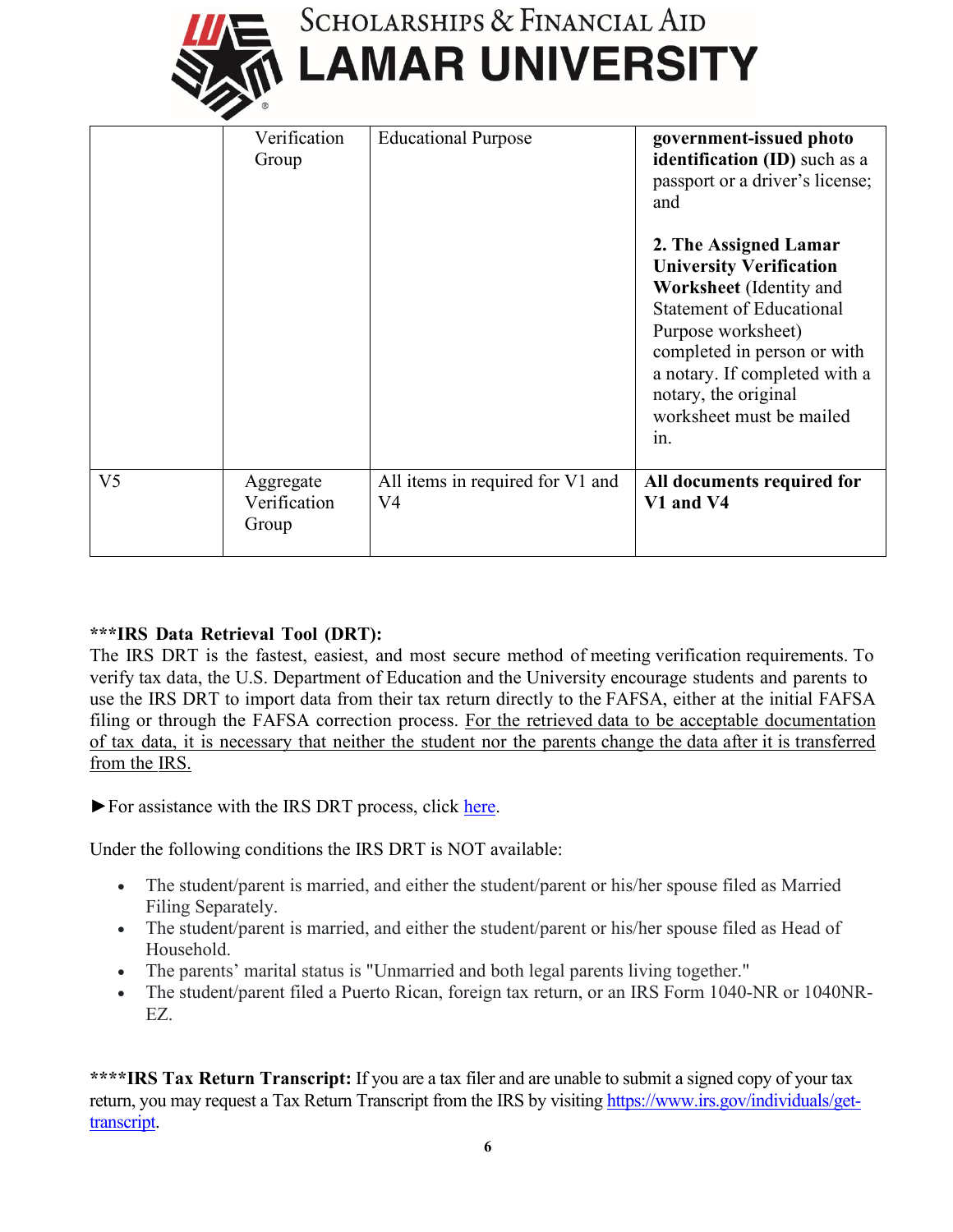

**\*\*\*\*IRS Wage and Income Transcript:** If you are unable to locate your W2, you may request a Wage and Income Transcript form the IRS by visitin[g https://www.irs.gov/individuals/get-transcript.](https://www.irs.gov/individuals/get-transcript)

\*\*\***Verification of Non-Filing Letter:** You may obtain a Verification of Non-Filing Letter from the IRS by visiting [https://www.irs.gov/individuals/get-transcript.](https://www.irs.gov/individuals/get-transcript)

# **Number in the Household and Number in College**

**Number in Household**: When completing verification, who to include in the household is determined by your dependency status. The following persons may be listed in the household:

- If you are an independent student, per [federal student aid rules,](https://studentaid.gov/apply-for-aid/fafsa/filling-out/dependency) include the following in the household.
	- o Yourself
	- o Your spouse, excluding a spouse not living in your household as a result of death, separation, or divorce.
	- o Your dependent children if they will receive more than half of your support from you or your spouse.
	- o Your unborn child, if the child will be born before or during the award year and you will provide more than half of the child's support from the projected date of birth to the end of the award year. Documentation from a medical practitioner with the expected delivery date may be required if the University has reason to believe this information is not valid.
	- o Other persons, if they live with you and receive more than half of their support from the student at the time of application and will continue to receive support for the entire award year.
- If you are considered a dependent studen[t, per federal student aid,](https://studentaid.gov/apply-for-aid/fafsa/filling-out/dependency) list the following persons living in your parent's household.
	- o Yourself, even if you do not live with your parent.
	- o Your parent(s), excluding a parent not living in the household as a result of death, separation, or divorce.
	- o Your sibling(s), if they will receive more than half of their support from your parent(s) or the sibling would also be considered a dependent for financial aid purposes.
	- o Your children if they will receive more than half of their support from your parent(s)
	- o Your parent's unborn child and/or your unborn child if the child will be born before or during the award year and your parent(s) will provide more than half of the child's support from the projected date of birth until the end of the award year. Documentation from a medical practitioner with the expected delivery date may be required if the University has reason to believe this information is not valid.
	- o Other persons, if they live with and receive more than half of their support from the student or parent(s) at the time of application and will continue to receive support for the entire award year.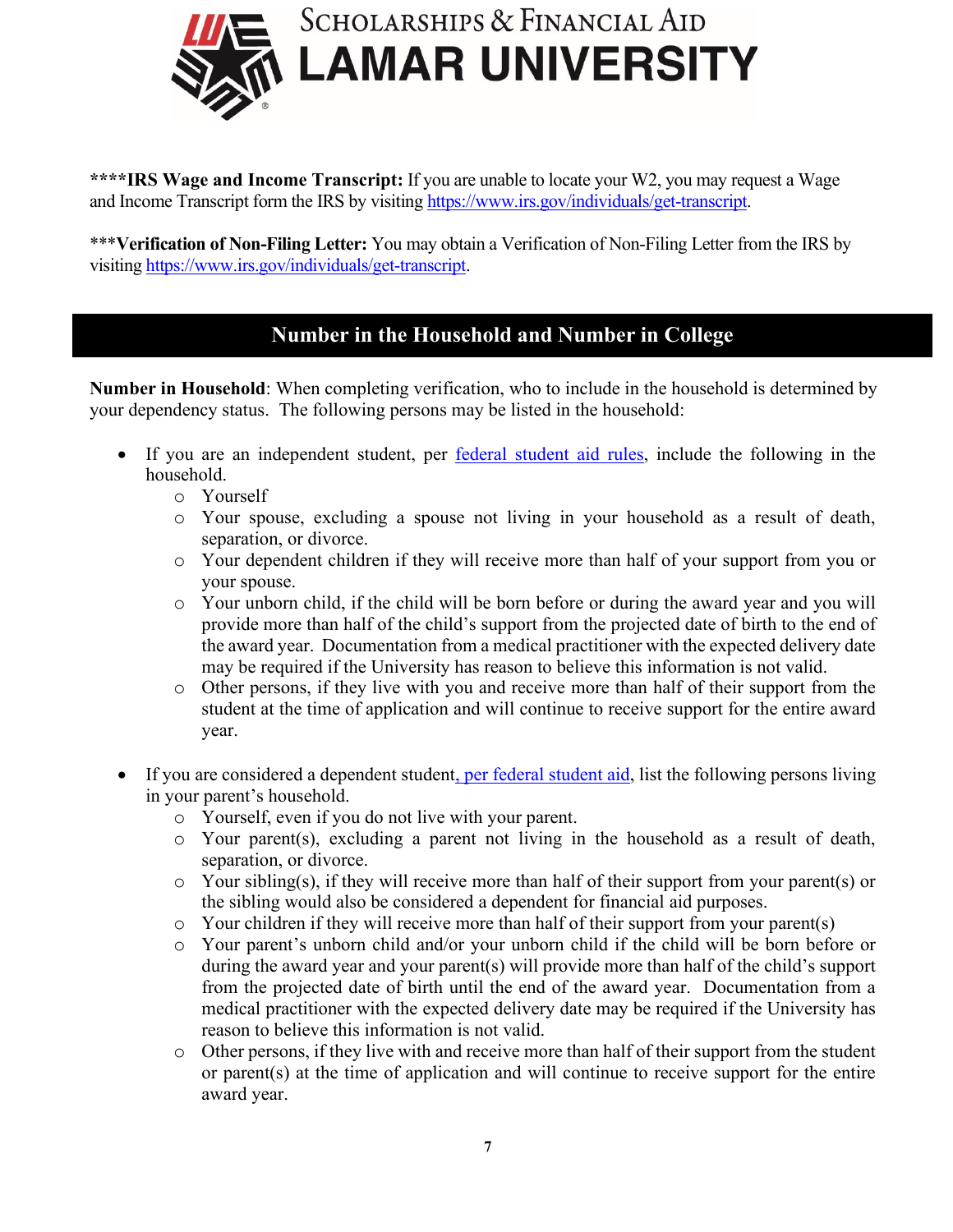

**Number in College:** The number in college includes all those in the household (see above) who are attending a post- secondary educational institution for at least half-time in at least one term in the award year (July 1, 2022-June 30, 2023), except parents of dependent students.

# **Acceptable Documentation to Verify Income Information for Tax Filers with Special Situations**

#### **Joint Income Tax Filers** (Separated, divorced, widowed at the time the FAFSA was completed)

For a student, or the parent(s) of a dependent student, who filed a 2020 joint income tax return and whose income is used in the calculation of the applicant's expected family contribution and who at the time the FAFSA was completed, was separated, divorced, widowed, or married to someone other than the individual included on the 2020 joint income tax return—

- A 2020 tax return transcript obtained from the IRS; or
- A copy of the income tax return and the applicable schedules that were filed with the IRS or other relevant tax authority that lists 2020 tax account information of the tax filer(s); and
- A copy of IRS Form W–2 for each source of 2020 employment income received or an equivalent document such as a wage and income transcript.

#### **Victims of Identity Theft**

Victims of tax related identity theft must provide:

- A Tax Return DataBase View (TRDBV) transcript; and
- A signed and dated statement indicating that they were victims of tax-related identity theft and that the IRS has been made aware of it.

Note: Tax Filers may inform the IRS of the tax-related identity theft and obtain a TRDBV transcript by calling the IRS's Identity Protection Specialized Unit (IPSU) at 800-908-4490. If our office has reason to doubt the TRDBV transcript's authenticity, we will request a TRDBV transcript that has an IRS signature or stamp or other official validation.

#### **Filers of an Amended Return**

Individuals who filed an amended income tax return with the IRS must provide a signed copy of the IRS Form 1040X that was filed with the IRS for tax year 2020 or documentation from the IRS that includes the change(s) made to the tax filer's 2020 tax information, in addition to one of the following—

- IRS Data Retrieval Tool information on an ISIR record with all tax information from the original 2020 income tax return;
- A transcript obtained from the IRS that lists 2020 tax account information of the tax filer(s); or
- A signed copy of the 2020 IRS Form 1040 and the applicable schedules that were filed with the IRS.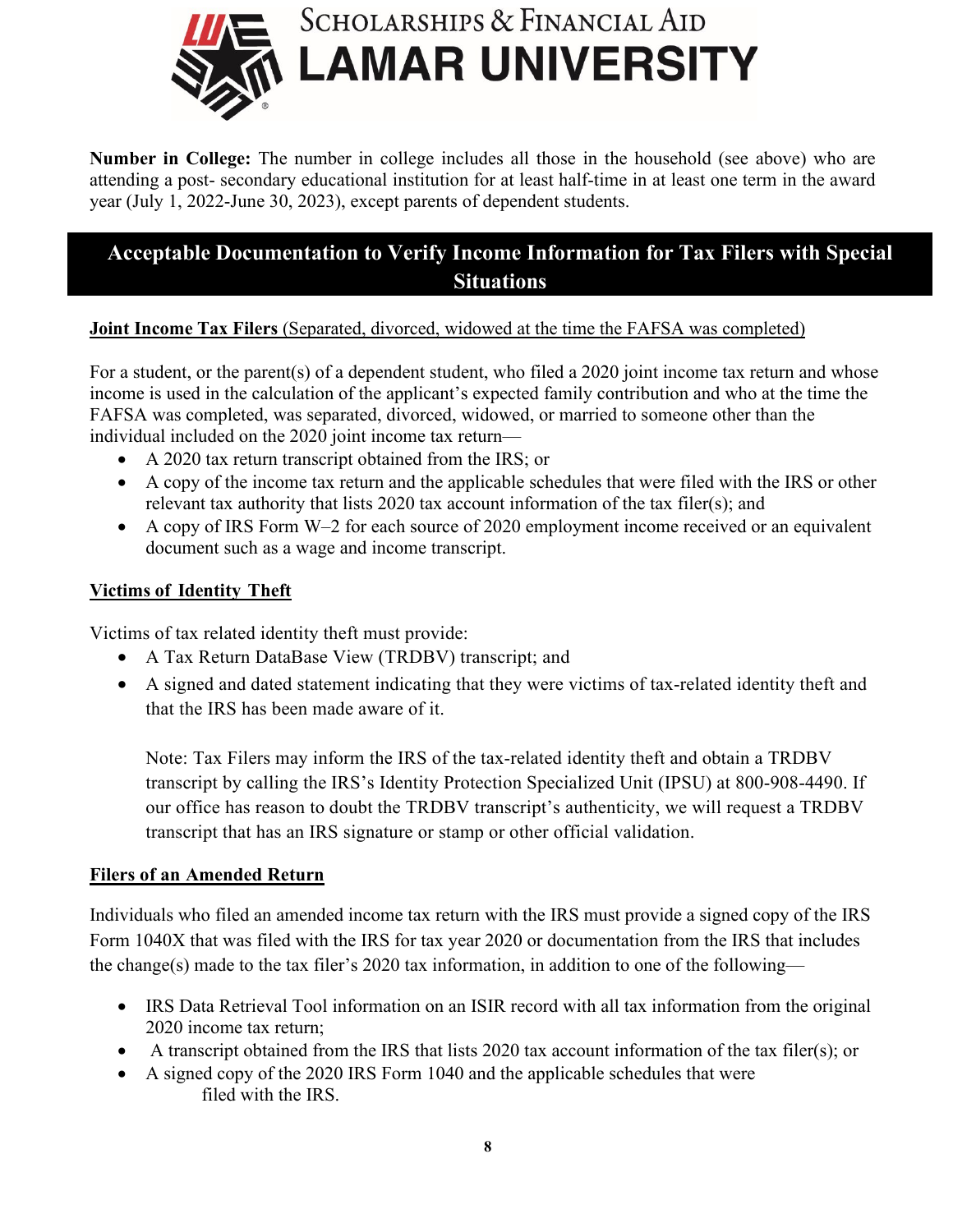

#### **Tax Filing Extensions**

Individuals who file an extension with the IRS must provide the Extension Request Form 4868, a copy of the IRS's extension approval (beyond the automatic six-month extension), Verification on Non-Filing form from the IRS dated on or after October 1, 2021 and provide all 2020 W-2 Forms. If self-employed, the individual must provide a signed statement certifying the amount of AGI and U.S. income tax paid for tax year 2020.

#### **Foreign Tax Filers**

A student or parent who filed an income tax return other than an IRS form, such as a foreign or Puerto Rican tax form, must use the income and tax information (converted to U.S. dollars) from the lines of that form that correspond most closely to the income information reported on a U.S. income tax return to complete the FAFSA. Foreign tax filers cannot use the IRS DRT and, therefore, must submit signed copies of their 2020 foreign tax returns translated into English with U.S. dollar equivalencies to the Financial Aid Office.

# **Updating FAFSA Information**

► Generally, you cannot update FAFSA information that was correct as of the date the application was signed because the FAFSA is considered to be a "snapshot" of your family's financial situation as of that date. For example, if your family sold some stock after signing the FAFSA and spent the proceeds on an automobile or home improvement, you cannot update the FAFSA to reflect a change in assets. After the FAFSA is signed, only certain items can be updated under the conditions listed below.

- (1) **Dependency Status Change:** If your dependency status changes at any time during the award year, you must update FAFSA information, except when the update is due to a change in your marital status.
- (2) **Verification of Household Size or Number in College:** If selected for verification of household size or number in college, you must update those items to be correct as of the date of verification, except when the update is due to a change in your marital status.
- (3) **Marital Status Change:** The University may require you to update FAFSA information under items (1) or (2) of this section, for a change in the marital status if the University determines that the update is necessary to address an inequity or to reflect more accurately your ability to pay.

You should contact our office at **financialaid@lamar.edu** before making any updates to your FAFSA.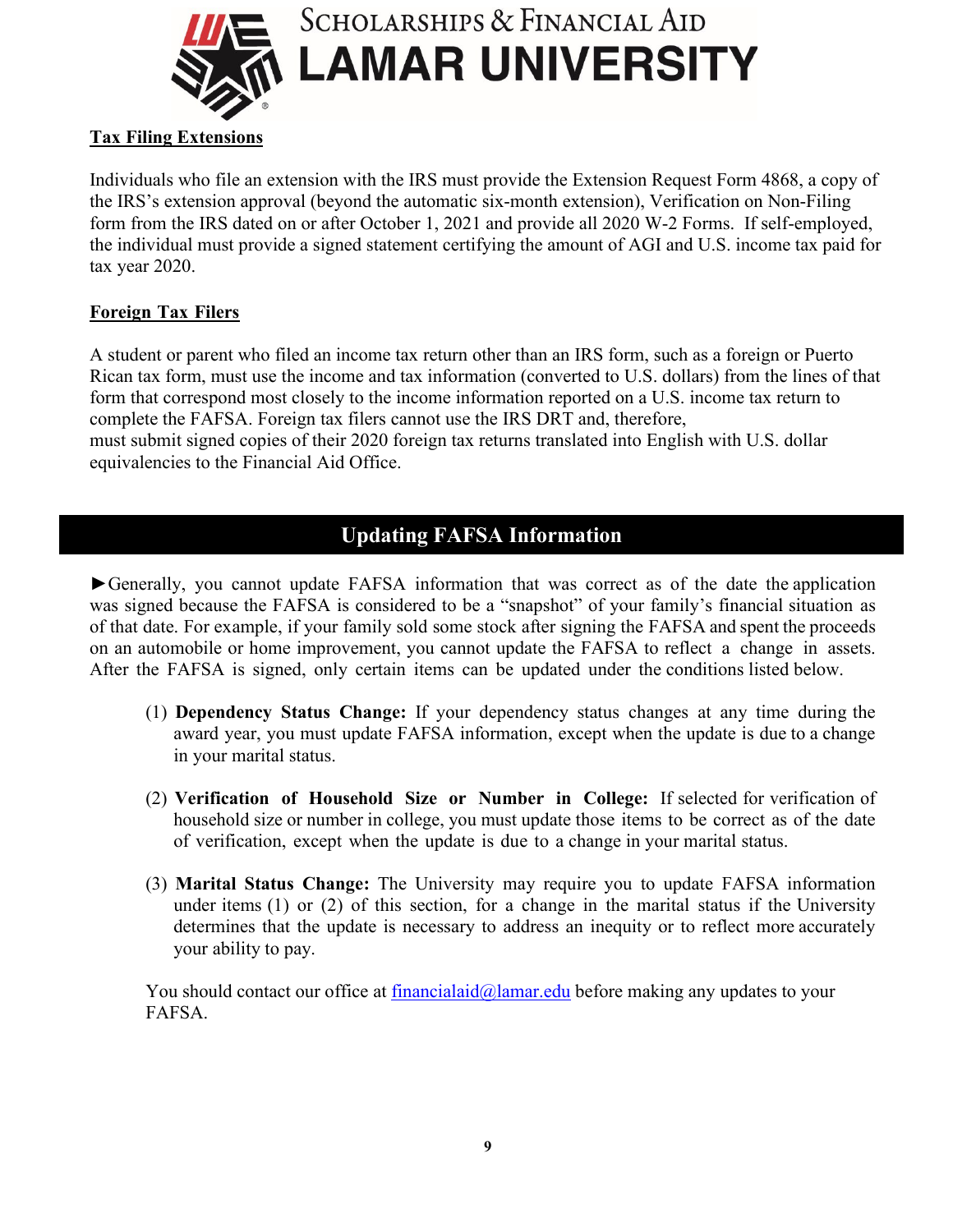

#### **Correcting Errors on FAFSA Information**

▶ Although you cannot update FAFSA information that was filed correctly, except under limited conditions as listed-above, **errors made on the original FAFSA must be corrected.**

Once you submit the FAFSA to the Central Processing System (CPS), you will receive an electronic summary of your processed FAFSA known as the Student Aid Report (SAR) from CPS.

Upon receipt of the SAR, you should review all information listed on the SAR and correct any errors reported on the original FAFSA to the CPS. You may make corrections to your FAFSA using FAFSA on the web or using the SAR. You should speak with our office before making corrections to your FAFA. In addition, customized Lamar University Verification Worksheets will be listed in the Self-Service Banner if selected for federal verification. You and/or your parent(s) should complete the documentation as soon as possible and return it to the Financial Aid Office.

An electronic summary of your original FAFSA and any corrected FAFSA information will be sent from the CPS to the University. Once received, all FAFSA data, Lamar University Verification Worksheets, and any supplemental verification documents will then be reviewed by the Financial Aid Office to verify the accuracy of your FAFSA information and to calculate your eligibility for need-based financial aid.

►If your FAFSA information changes as a result of the University's verification process, the Office of Scholarships and Financial Aid will:

- a) submit for processing corrections to the FAFSA information determined to be in error\*;
- b) recalculate your Federal Pell Grant on the basis of the recalculated EFC;
- c) adjust your financial aid package on the basis of the recalculated EFC; and
- d) notify you via email and Self-Service Banner of any change to your financial aid package.

\***Note:** Although the University is able to submit most corrections to FAFSA information, on occasion it may be necessary for you to submit corrections directly to the CPS. These events include a correction to your biographical information, marital status, or dependency status or a correction to your parent's biographical information or marital status. In such cases, the University will notify you by phone, mail, or email as to which data items must be corrected and submitted for processing to the CPS. Additionally, some corrections, such as incorrect tax return filing statuses, will need to be addressed by you and/or your parent before we are able to continue processing your financial aid.

# Any corrections or updates must be submitted by 11:59 p.m. Central Time on September 10, 2023.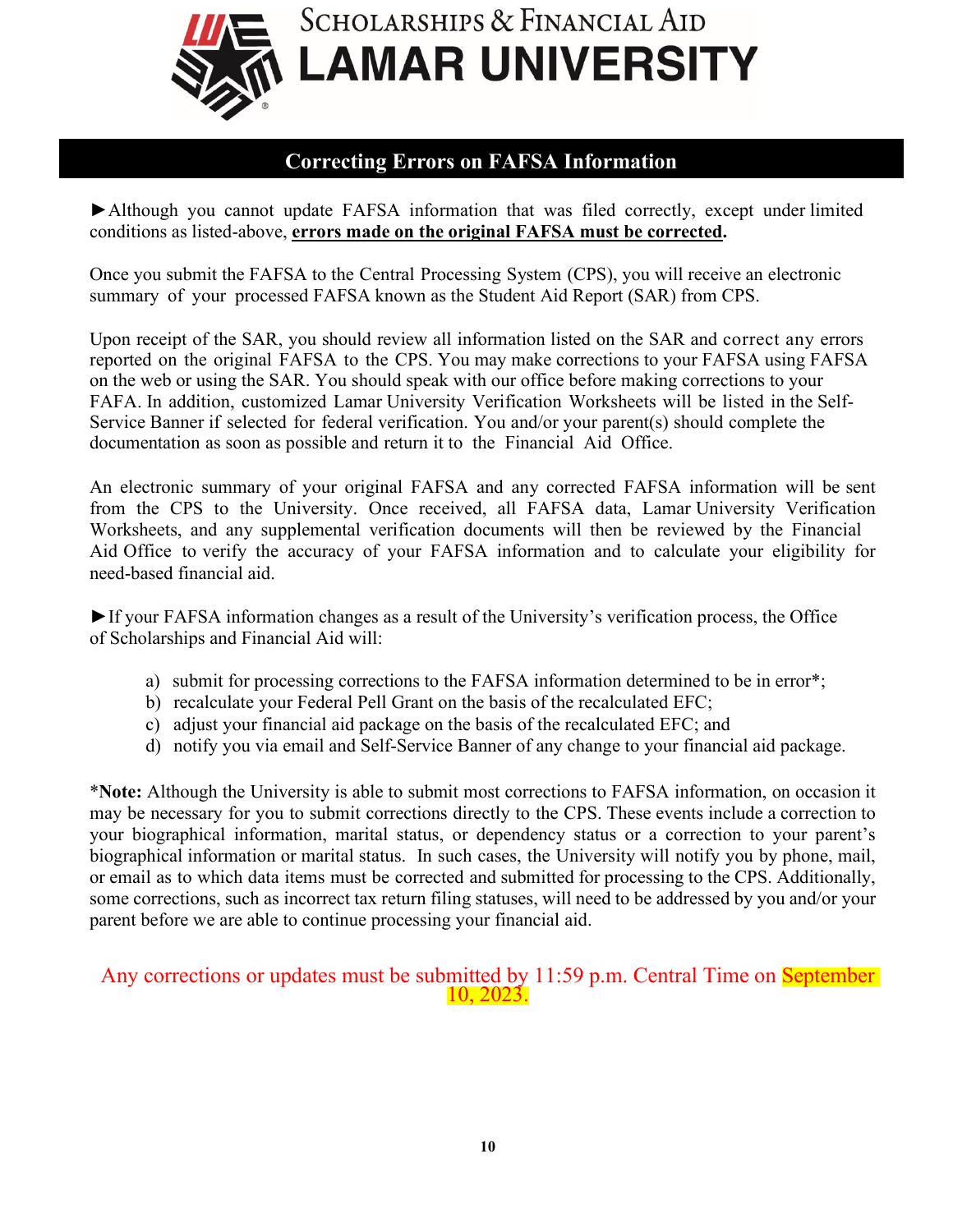

#### **Verification Completed with No Corrections Necessary**

In many situations, applicants who have been selected for verification do not have any errors on their application and therefore no information reported on their FAFSA needs correcting. You and/or your parents are encouraged to use the IRS Data Retrieval Tool because of its accuracy and ease of use.

## **Selection After Disbursement**

If as a result of a correction or update, you are selected for verification and aid has already been awarded or disbursed you must complete verification before any additional disbursements are made. If receiving grants, your grants may be cancelled until verification has been completed and eligibility for the grants can be determined based on your verified EFC. If the results of the completed verification does not justify aid already disbursed, you are responsible for repaying all aid for which you are no longer eligible, though you may keep any Direct Loan money received and FWS wages earned. If you are selected for verification after ceasing to be enrolled for the award year (with no plans to re-enroll), you may be excused from completing verification.

# **Professional Judgments**

Professional judgment is the discretionary action available to a financial aid administrator to address unusual circumstances that affect a student's ability to pay education expenses. Financial aid administrators may make adjustments on a case-by-case basis, and documentation must be collected. Students may email financialaid@lamar.edu to inquire. If you are selected for verification, you must complete verification before the institution exercises professional judgment.

# **Referral of Fraud Cases**

Lamar University will report any suspected fraud or falsified information (on the part of the student, the parent, and preparer of financial aid applications or related parties) to the U. S. Department of Education and all other related parties for immediate action. Examples of such information include false claims of independent student status, false claims of citizenship, use of false identities, forgery of signatures or certificates, and false statements of income. This information will be forwarded to authorized agencies in addition to the U.S Department of Education for investigation such as the Office of Inspector General at 1-800-MIS-USED (1-800-647-8733) or by email at  $oig.hotline@ed.gov$ ; web: [http://www.ed.gov/about/offices/list/oig/hotline.html.](http://www.ed.gov/about/offices/list/oig/hotline.html) Anyone who suspects fraud or abuse may make a confidential report contacting the Office of Inspector General. Noncompliance issues follow the